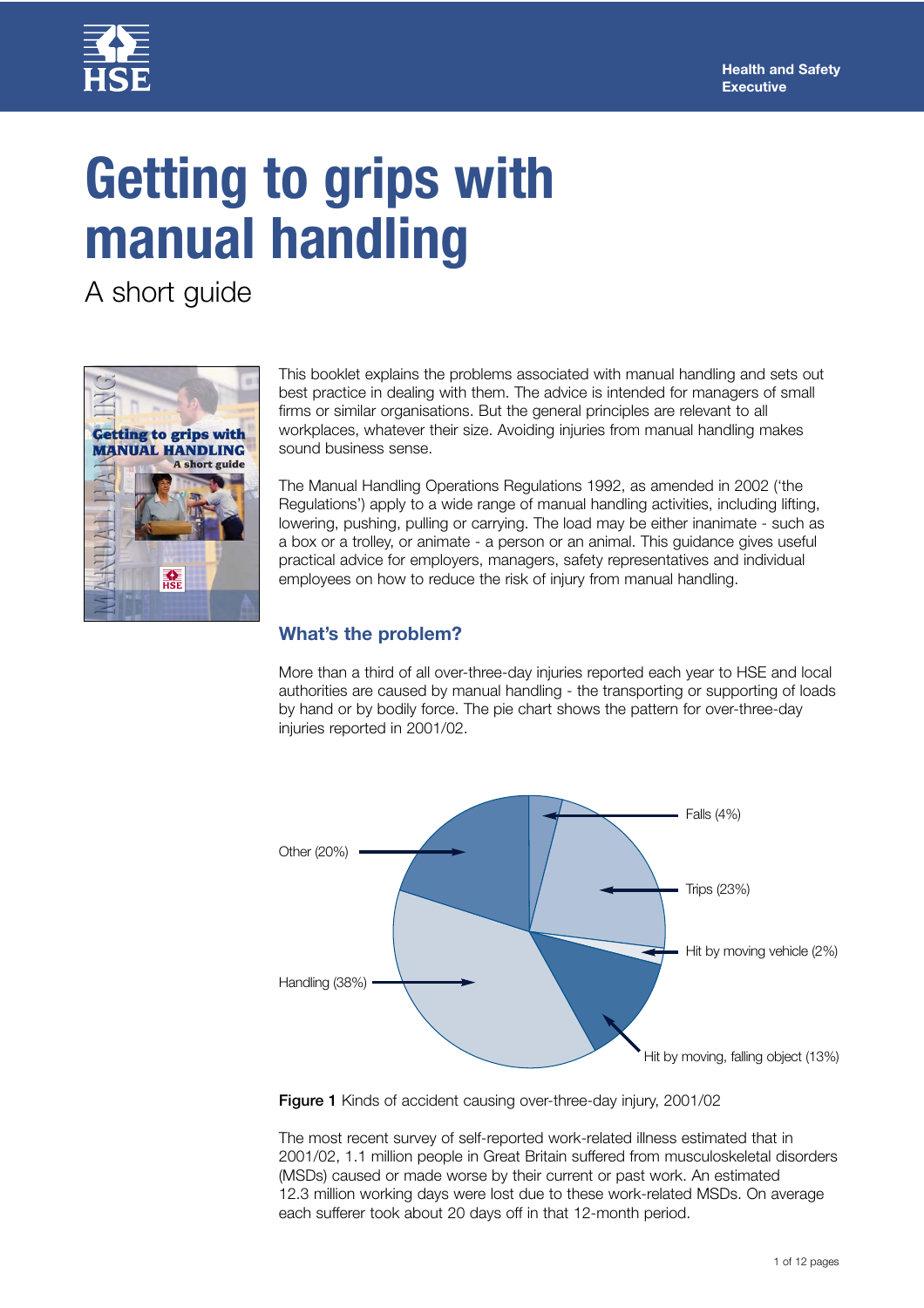Manual handling injuries can occur wherever people are at work - on farms and building sites, in factories, offices, warehouses, hospitals, banks, laboratories, and while making deliveries. Heavy manual labour, awkward postures, manual materials handling, and previous or existing injury are all risk factors implicated in the development of MSDs. More information and advice on MSDs is available on the HSE website, including advice on managing back pain at work (see 'Further reading').

Prevention and control of MSDs, such as manual handling injuries, has been identified as a priority by the Health and Safety Commission. Taking the action described in this booklet will help prevent these injuries and is likely to be costeffective. However you cannot prevent all MSDs, so it is still essential to encourage early reporting of symptoms and make arrangements for the proper treatment and rehabilitation of anybody who does get injured.

# **What should I do about it?**

**Consider** the risks from manual handling to the health and safety of your employees - the rest of this booklet will help you to do this. If there are risks, the Regulations apply.

**Consult and involve** the workforce. Your employees and their representatives know first-hand what the risks in the workplace are. So they can probably offer practical solutions to controlling them.

# **What are my duties?**

The Regulations require employers to:

- avoid **the need for hazardous manual handling, so far as is** reasonably practicable;
- assess the risk of injury from any hazardous manual handling that can't be avoided; and
- **reduce** the risk of injury from hazardous manual handling, so far as is reasonably practicable.

These points are explained in detail under 'Avoiding manual handling' and 'Assessing and reducing the risk of injury'.

Employees have duties too. They should:

- follow appropriate systems of work laid down for their safety;
- make proper use of equipment provided for their safety;
- co-operate with their employer on health and safety matters;
- inform the employer if they identify hazardous handling activities;
- take care to ensure that their activities do not put others at risk.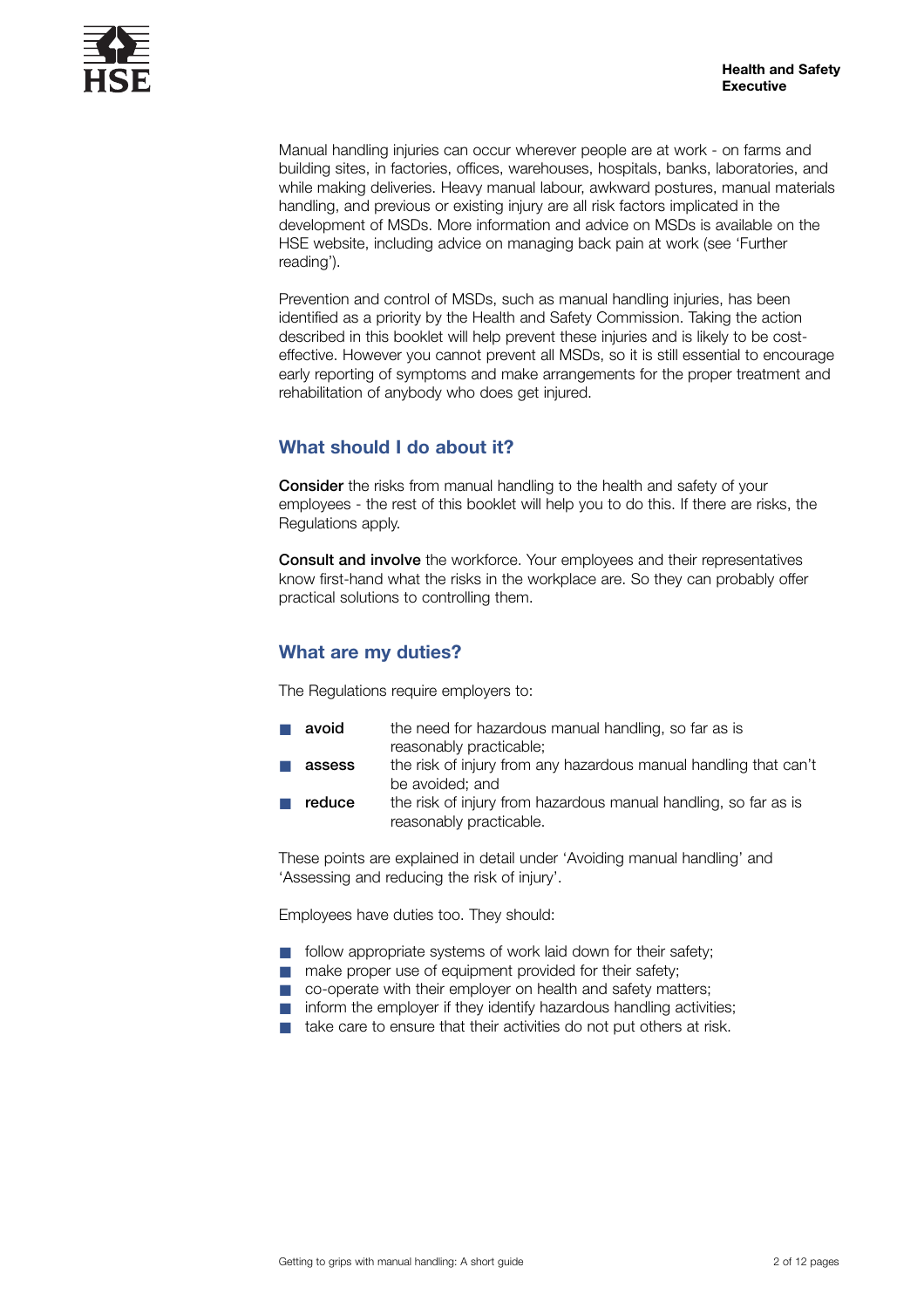

# **Avoiding manual handling**

## *Check whether you need to move it at all*

For example:

- does a large workpiece really need to be moved, or can the activity (eg wrapping or machining) safely be done where the item already is?
- can you take the treatment to the patient, not vice versa?
- can raw materials be piped to their point of use?

#### *Consider automation, particularly for new processes*

*Think about mechanisation and using handling aids* 

For example:

- a conveyor;
- a pallet truck;
- an electric or hand-powered hoist;
- a lift truck.

But **beware of new hazards** from automation or mechanisation.



For example:

- automated plant still needs cleaning, maintenance etc;
- lift trucks must be suited to the work and have properly train operators.

## **Assessing and reducing the risk of injury**

#### *Who should make the assessment?*

The assessment is the employer's responsibility. You should be able to do most assessments in-house. You, your employees and safety representatives know your business better than anyone. Most situations will require just a few minutes' observation to identify ways to make the activity easier and less risky, ie less physically demanding. Later in this booklet you will find easy-to-use guidelines to help decide whether there are risky lifting activities where a full assessment is required. Advice from outside experts may be helpful in difficult or unusual cases, or to get you started. See Table 1 for the kind of problems to look for.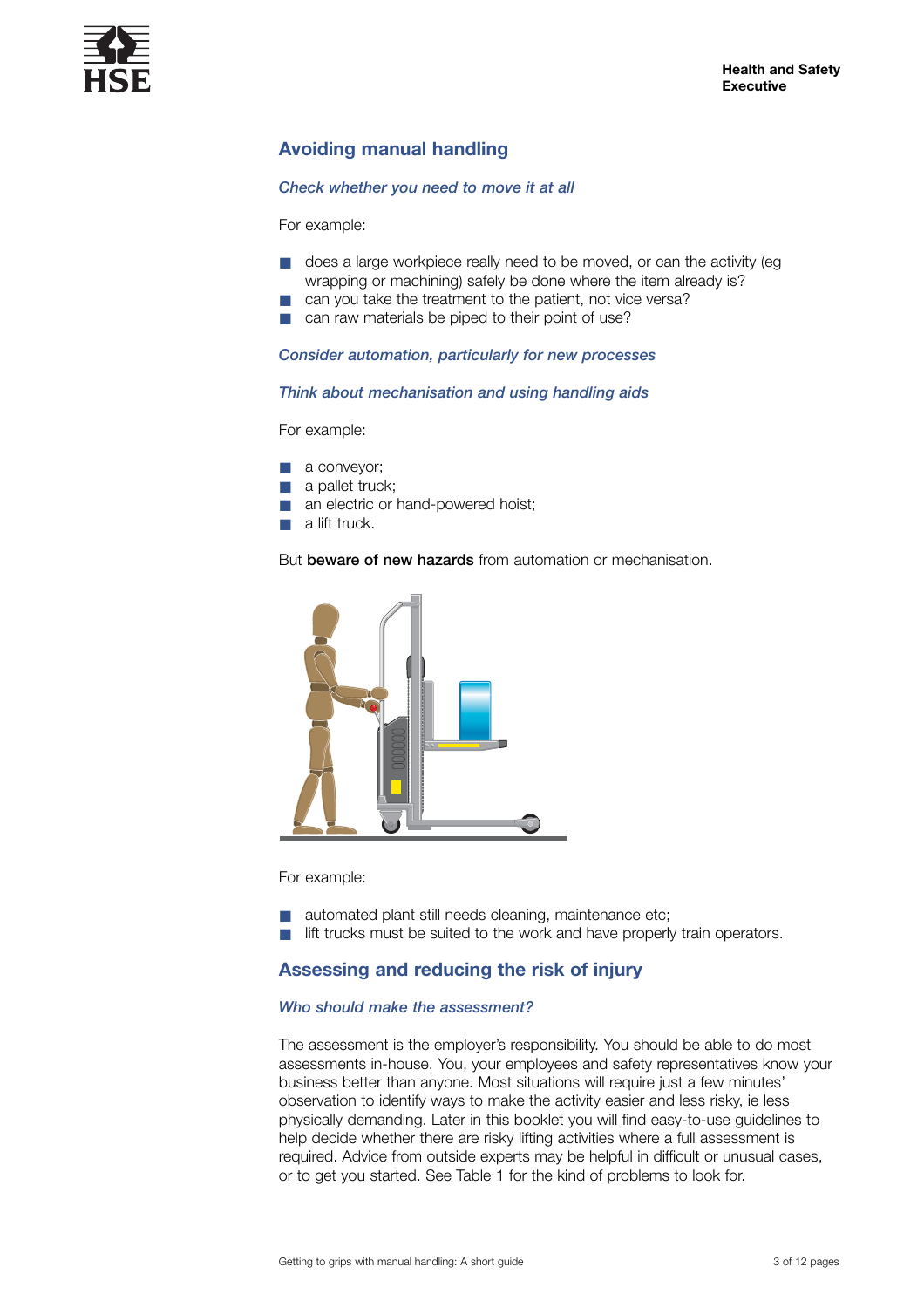## *What role can employees and their representatives play in carrying out assessments?*

Your employees can help you carry out the assessment - they often know what problems there are and how best to solve them. If their work is varied or not closely supervised, make sure they are aware what risks to look for when manual handling, and what to do about them. But the final responsibility for assessments rests with employers. You have duties under the Safety Representatives and Safety Committees Regulations 1977 and the Health and Safety (Consultation with Employees) Regulations 1996 to consult and keep safety representatives and employees up to date. Consultation with them will offer the best solutions as they are best placed to know how the job works and what can be done to improve it. It is especially useful to get your employees' input when buying new equipment.

## *Do assessments need to be recorded?*

It is often useful to record and keep the main findings, and this should always be done if it would be difficult to repeat the assessment. However, an assessment need not be recorded if:

- it could very easily be repeated and explained at any time because it is simple and obvious; or
- the handling operations are low risk, and are going to last a very short time.

## *Do I have to do assessments for each individual employee and workplace?*

It is sometimes acceptable to do a 'generic' assessment - one that is common to several employees or to more than one site or type of work. However:

- this should only be done if there are no individual or local factors which need to be taken into account, for example differences in stature, competence etc;
- you should review any generic risk assessment if individual employees report adverse symptoms, become ill, injured or disabled, or return following a long period of sickness, as they may have become vulnerable to risk.

Remember, you may need to carry out individual risk assessments for employees with a disability and to comply with the requirements of the Disability Discrimination Act 1995 (in particular section 6).

*The important thing in all assessments is to identify all significant risks of injury and point the way to practical improvements.* 

### *How should I use my assessment?*

Don't just forget it or file it away. The purpose of the assessment is to pinpoint the worst features of the work - and they're the ones you should try to improve first (see Table 1). It is also important to remember to update the assessment when significant changes are made to the workplace.

All employees covered by a risk assessment - including generic assessments should be told about the risks it identifies.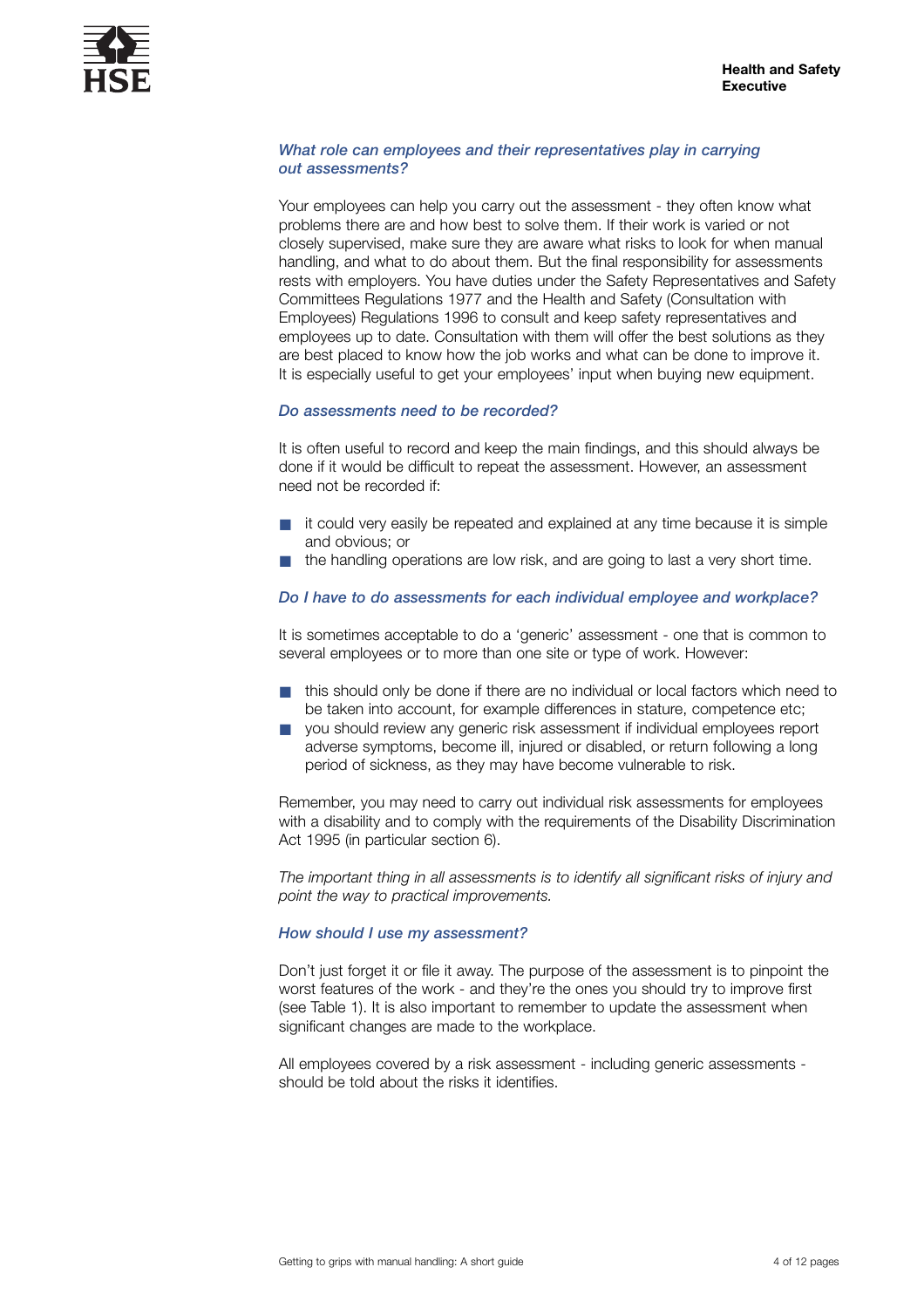

Table 1 Making an assessment (cont'd on next page)

| <b>Problems to look for when</b><br>making an assessment                                                                                                                                                                                                                                                       | Ways of reducing the risk of injury                                                                                                                                                                                                                                                                                                                                                                               |  |  |
|----------------------------------------------------------------------------------------------------------------------------------------------------------------------------------------------------------------------------------------------------------------------------------------------------------------|-------------------------------------------------------------------------------------------------------------------------------------------------------------------------------------------------------------------------------------------------------------------------------------------------------------------------------------------------------------------------------------------------------------------|--|--|
| The tasks, do they involve:<br>Inolding loads away from the body?<br>twisting, stooping or reaching<br>upwards?<br>large vertical movement?<br>long carrying distances?<br>strenuous pushing or pulling?<br>repetitive handling?<br>■ insufficient rest or recovery time?<br>a work rate imposed by a process? | Can you:<br>$\blacksquare$ use a lifting aid?<br>■ improve workplace layout to improve<br>efficiency?<br>reduce the amount of twisting and stooping?<br>avoid lifting from floor level or above shoulder<br>height, especially heavy loads?<br>reduce carrying distances?<br>avoid repetitive handling?<br>vary the work, allowing one set of<br>muscles to rest while another is used?<br>push rather than pull? |  |  |
| The loads, are they:                                                                                                                                                                                                                                                                                           | Can you make the load:                                                                                                                                                                                                                                                                                                                                                                                            |  |  |
| heavy, bulky or unwieldy?                                                                                                                                                                                                                                                                                      | lighter or less bulky?                                                                                                                                                                                                                                                                                                                                                                                            |  |  |
| difficult to grasp?                                                                                                                                                                                                                                                                                            | easier to grasp?                                                                                                                                                                                                                                                                                                                                                                                                  |  |  |
| unstable or likely to move unpredictably (like                                                                                                                                                                                                                                                                 | more stable?                                                                                                                                                                                                                                                                                                                                                                                                      |  |  |
| animals)?                                                                                                                                                                                                                                                                                                      | less damaging to hold?                                                                                                                                                                                                                                                                                                                                                                                            |  |  |
| harmful, eg sharp or hot?                                                                                                                                                                                                                                                                                      | If the load comes in from elsewhere, have you                                                                                                                                                                                                                                                                                                                                                                     |  |  |
| awkwardly stacked?                                                                                                                                                                                                                                                                                             | asked the supplier to help, eg provide handles or                                                                                                                                                                                                                                                                                                                                                                 |  |  |
| too large for the handler to see over?                                                                                                                                                                                                                                                                         | smaller packages?                                                                                                                                                                                                                                                                                                                                                                                                 |  |  |
| The working environment, are there:                                                                                                                                                                                                                                                                            | Can you:                                                                                                                                                                                                                                                                                                                                                                                                          |  |  |
| constraints on posture?                                                                                                                                                                                                                                                                                        | remove obstructions to free movement?                                                                                                                                                                                                                                                                                                                                                                             |  |  |
| bumpy, obstructed or slippery floors?                                                                                                                                                                                                                                                                          | provide better flooring?                                                                                                                                                                                                                                                                                                                                                                                          |  |  |
| variations in levels?                                                                                                                                                                                                                                                                                          | avoid steps and steep ramps?                                                                                                                                                                                                                                                                                                                                                                                      |  |  |
| hot/cold/humid conditions?                                                                                                                                                                                                                                                                                     | prevent extremes of hot and cold?                                                                                                                                                                                                                                                                                                                                                                                 |  |  |
| gusts of wind or other strong air movements?                                                                                                                                                                                                                                                                   | improve lighting?                                                                                                                                                                                                                                                                                                                                                                                                 |  |  |
| poor lighting conditions?                                                                                                                                                                                                                                                                                      | provide protective clothing or PPE that is less                                                                                                                                                                                                                                                                                                                                                                   |  |  |
| restrictions on movements or posture from                                                                                                                                                                                                                                                                      | restrictive?                                                                                                                                                                                                                                                                                                                                                                                                      |  |  |
| clothes or personal protective equipment                                                                                                                                                                                                                                                                       | ensure your employees' clothing and footwear                                                                                                                                                                                                                                                                                                                                                                      |  |  |
| (PPE)?                                                                                                                                                                                                                                                                                                         | is suitable for their work?                                                                                                                                                                                                                                                                                                                                                                                       |  |  |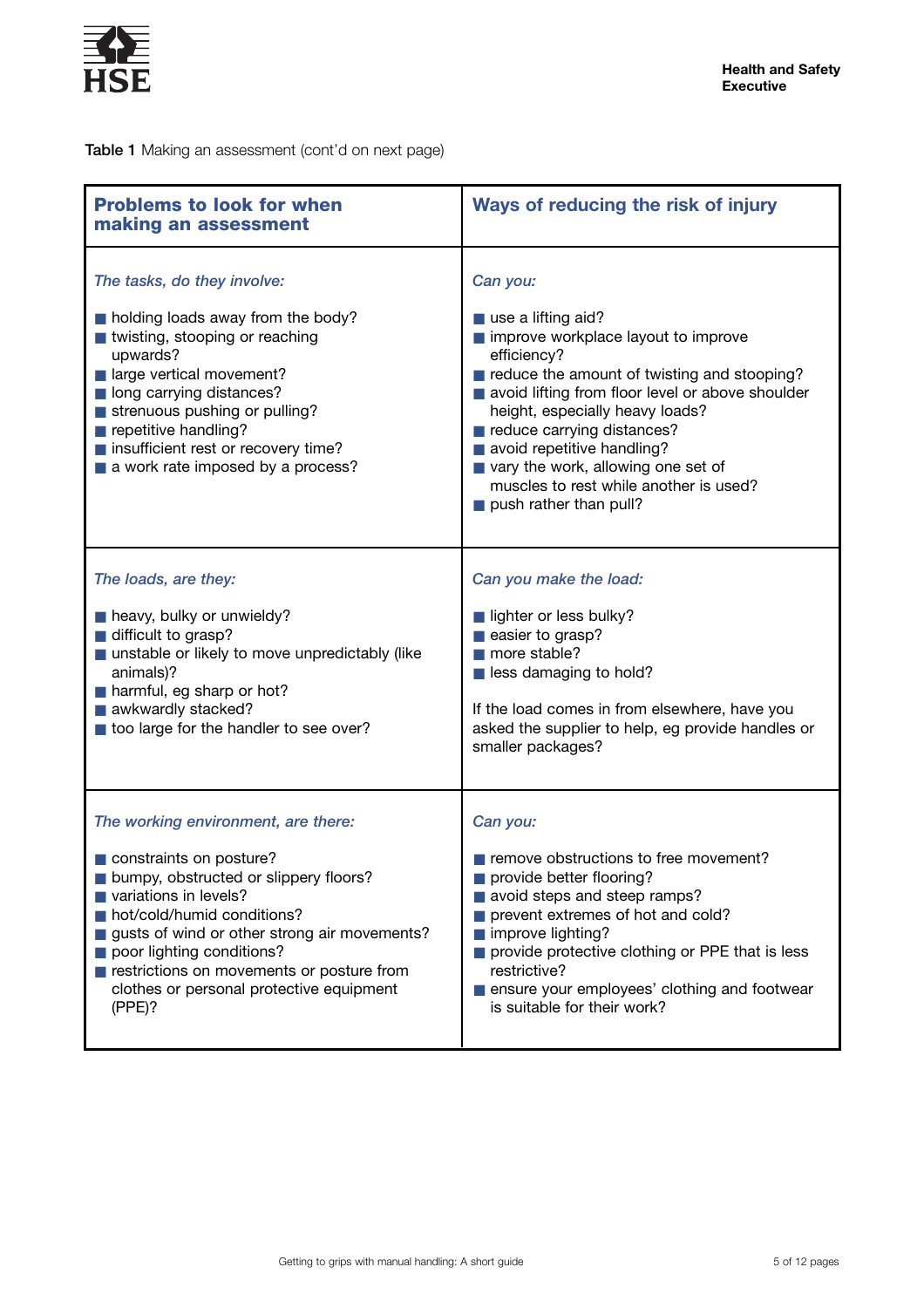

Table 1 Making an assessment (cont'd)

| <b>Problems to look for when making</b><br>an assessment                                                                                                                                                                                                                                                                                                                                             | Ways of reducing the risk of injury                                                                                                                                                                                                                                                                                                                   |  |  |
|------------------------------------------------------------------------------------------------------------------------------------------------------------------------------------------------------------------------------------------------------------------------------------------------------------------------------------------------------------------------------------------------------|-------------------------------------------------------------------------------------------------------------------------------------------------------------------------------------------------------------------------------------------------------------------------------------------------------------------------------------------------------|--|--|
| Individual capacity, does the job:<br>require unusual capability, eg above-average<br>strength or agility?<br>endanger those with a health problem or<br>learning/physical disability?<br>endanger pregnant women?<br>call for special information or training?                                                                                                                                      | Can you:<br>pay particular attention to those who have a<br>physical weakness?<br>take extra care of pregnant workers?<br>give your employees more information, eg about<br>the range of tasks they are likely to face?<br>provide more training (see 'What about<br>training?')<br>Get advice from an occupational health advisor if<br>you need to. |  |  |
| Handling aids and equipment:<br>is the device the correct type for the job?<br>$\blacksquare$ is it well maintained?<br>are the wheels on the device suited to the floor<br>surface?<br>$\blacksquare$ do the wheels run freely?<br>is the handle height between the waist and<br>shoulders?<br>are the handle grips in good order and<br>comfortable?<br>are there any brakes? If so, do they work? | Can you:<br>$\blacksquare$ provide equipment that is more suitable for the<br>task?<br>carry out planned preventive maintenance to<br>prevent problems?<br>change the wheels, tyres and/or flooring so that<br>equipment moves easily?<br>provide better handles and handle grips?<br>make the brakes easier to use, reliable and<br>effective?       |  |  |
| <b>Work organisation factors:</b><br>■ is the work repetitive or boring?<br>is work machine or system-paced?<br>do workers feel the demands of the work are<br>excessive?<br>have workers little control of the work and<br>working methods?<br>$\blacksquare$ is there poor communication between<br>managers and employees?                                                                        | Can you:<br>change tasks to reduce the monotony?<br>make more use of workers' skills?<br>■ make workloads and deadlines more<br>achievable?<br>■ encourage good communication and teamwork?<br>ninvolve workers in decisions?<br>provide better training and information?                                                                             |  |  |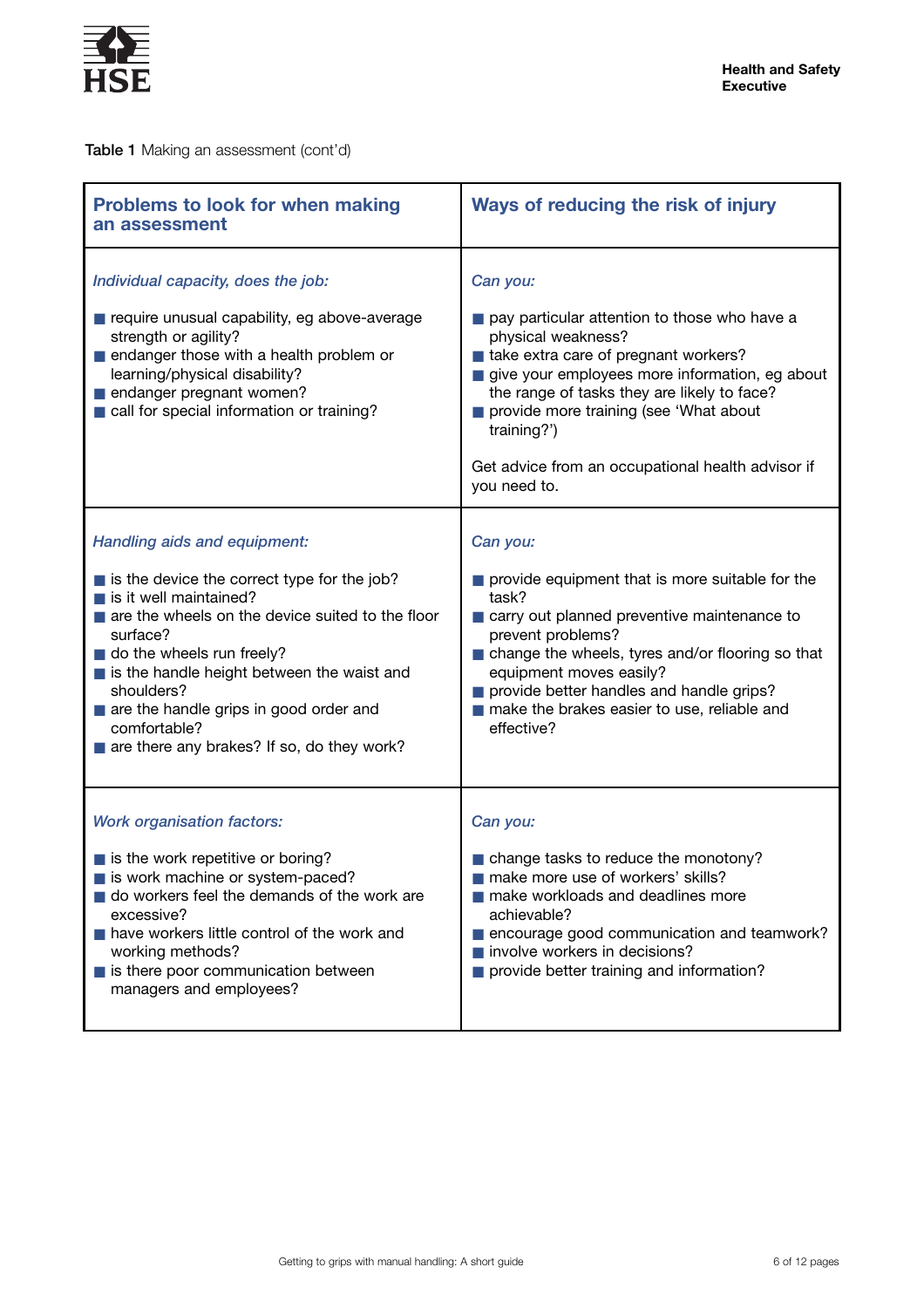





Consider mechanical aids; even a sack truck can make a big improvement.

## *How far must I reduce the risk?*

To the lowest level 'reasonably practicable'. That means reducing the risk until the cost of any further precautions - time, effort or money - would be far too great in proportion to the benefits.

## *Do I have to provide mechanical aids in every case?*

You should definitely provide mechanical aids if it is reasonably practicable to do so and the risks identified in your risk assessment can be reduced or eliminated by this means. But you should consider mechanical aids in other situations as well they can improve productivity as well as safety. Even something as simple as a sack truck can make a big improvement.

## **What about training?**

Training is important but remember that, on its own, it can't overcome:

- a lack of mechanical aids:
- unsuitable loads;
- bad working conditions.

## *Training should cover:*

- manual handling risk factors and how injuries can occur;
- how to carry out safe manual handling including good handling technique (see 'Good handling technique for lifting' and 'Good handling technique for pushing and pulling');
- appropriate systems of work for the individual's tasks and environment;
- use of mechanical aids;
- practical work to allow the trainer to identify and put right anything the trainee is not doing safely.

## **Good handling technique for lifting**

Here are some practical tips, suitable for use in training people in safe manual handling. In the following section a basic lifting operation is taken as an example.

**Think before lifting/handling.** Plan the lift. Can handling aids be used? Where is the load going to be placed? Will help be needed with the load? Remove obstructions such as discarded wrapping materials. For a long lift, consider resting the load midway on a table or bench to change grip.





Think before lifting/handling and the Keep the load close to the waist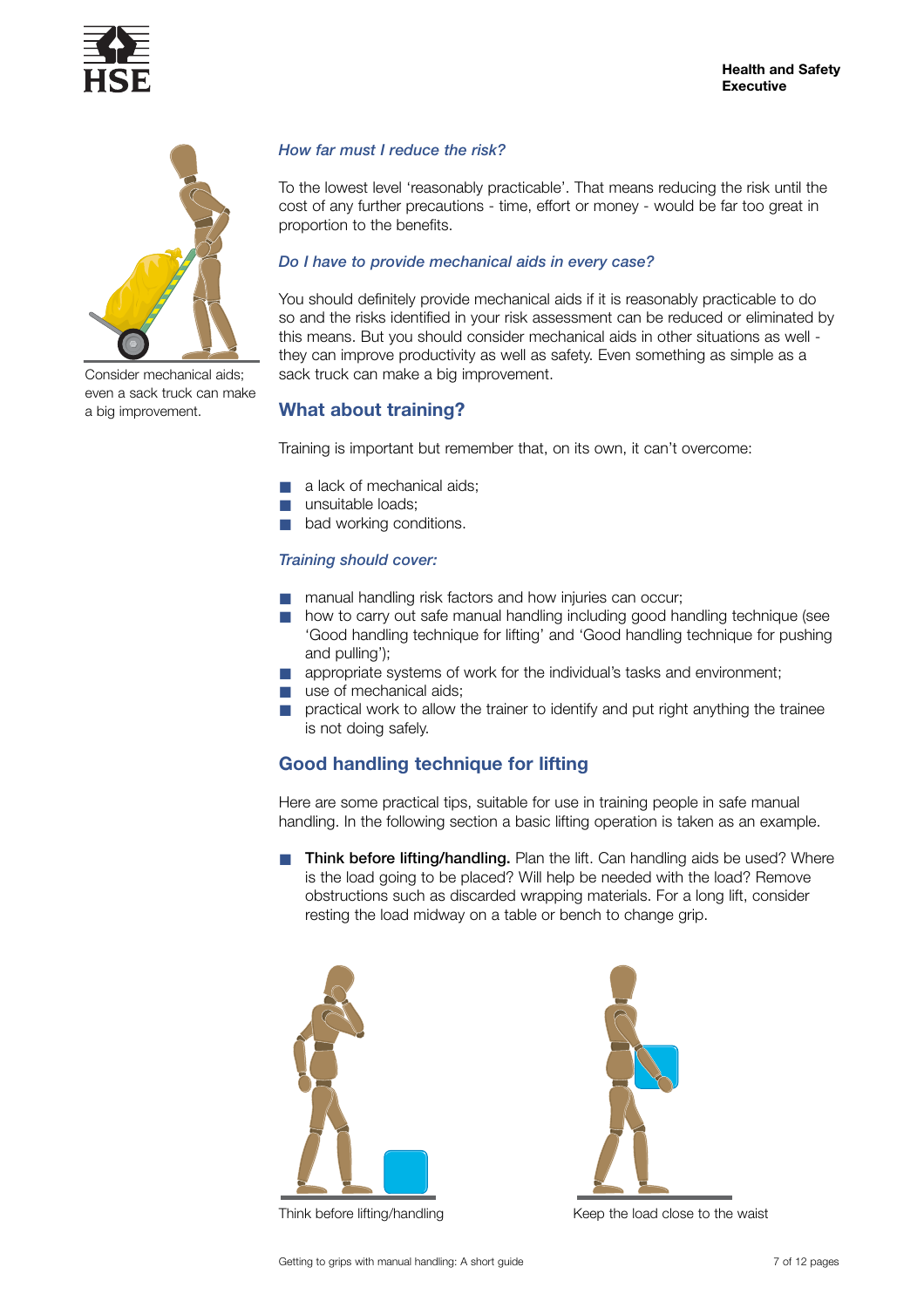#### **Health and Safety Executive**







- **Keep the load close to the waist.** Keep the load close to the body for as long as possible while lifting. Keep the heaviest side of the load next to the body. If a close approach to the load is not possible, try to slide it towards the body before attempting to lift it.
- **Adopt a stable position.** The feet should be apart with one leg slightly forward to maintain balance (alongside the load, if it is on the ground). The worker should be prepared to move their feet during the lift to maintain their stability. Adopt a stable position Avoid tight clothing or unsuitable footwear, which may make this difficult.
- with feet apart and one Get a good hold. Where possible the load should be hugged as close as leg slightly forward to possible to the body. This may be better than gripping it tightly with hands only.
- maintain balance **Start in a good posture.** At the start of the lift, slight bending of the back, hips and knees is preferable to fully flexing the back (stooping) or fully flexing the hips and knees (squatting).
	- **Don't flex the back any further while lifting.** This can happen if the legs begin to straighten before starting to raise the load.
	- **Avoid twisting the back or leaning sideways, especially while the back is** bent. Shoulders should be kept level and facing in the same direction as the hips. Turning by moving the feet is better than twisting and lifting at the same time.
	- Keep the head up when handling. Look ahead, not down at the load, once it has been held securely.
	- **Move smoothly.** The load should not be jerked or snatched as this can make it harder to keep control and can increase the risk of injury.
- Start in a good posture  **Don't lift or handle more than can be easily managed.** There is a difference between what people can lift and what they can safely lift. If in doubt, seek advice or get help.
	- **Put down, then adjust.** If precise positioning of the load is necessary, put it down first, then slide it into the desired position.



Keep the head up when handling example and the Put down, then adjust



Avoid twisting the back or leaning sideways, especially while the back is bent

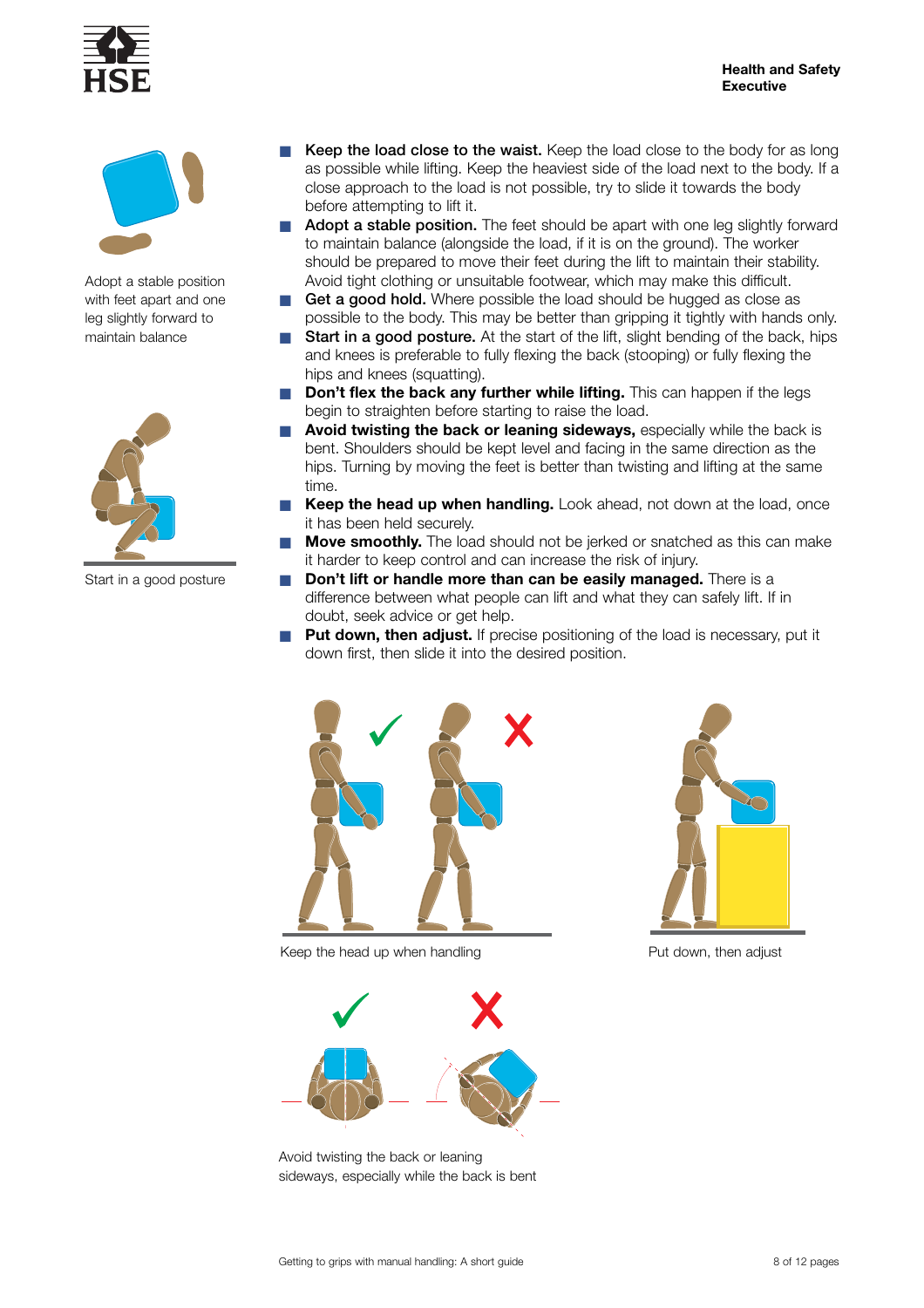# **Good handling technique for pushing and pulling**

Here are some practical points to remember when loads are pushed or pulled.

- **Handling devices.** Aids such as barrows and trolleys should have handle heights that are between the shoulder and waist. Devices should be wellmaintained with wheels that run smoothly (the law requires that equipment is maintained). When purchasing new trolleys etc, ensure they are of good quality with large diameter wheels made of suitable material and with castors, bearings etc which will last with minimum maintenance. Consultation with your employees and safety representatives will help, as they know what works and what doesn't.
- **Force.** As a rough guide the amount of force that needs to be applied to move a load over a flat, level surface using a well-maintained handling aid is at least 2% of the load weight. For example, if the load weight is 400 kg, then the force needed to move the load is 8 kg. The force needed will be larger, perhaps a lot larger, if conditions are not perfect (eg wheels not in the right position or a device that is poorly maintained). The operator should try to push rather than pull when moving a load, provided they can see over it and control steering and stopping.
- **Slopes**. Employees should enlist help from another worker whenever necessary if they have to negotiate a slope or ramp, as pushing and pulling forces can be very high. For example, if a load of 400 kg is moved up a slope of 1 in 12 (about 5o), the required force is over 30 kg even in ideal conditions good wheels and a smooth slope. This is above the guideline weight for men and well above the guideline weight for women.
- **Uneven surfaces.** Moving an object over soft or uneven surfaces requires higher forces. On an uneven surface, the force needed to start the load moving could increase to 10% of the load weight, although this might be offset to some extent by using larger wheels. Soft ground may be even worse.
- **Stance and pace.** To make it easier to push or pull, employees should keep their feet well away from the load and go no faster than walking speed. This will stop them becoming too tired too quickly.

## **How do I know if there's a risk of injury?**

It's a matter of judgement in each case, but there are certain things to look out for, such as people puffing and sweating, excessive fatigue, bad posture, cramped work areas, awkward or heavy loads or a history of back trouble. Operators can often highlight which activities are unpopular, difficult or hard work.

## *Can you be more definite?*

It is difficult to be precise - so many factors vary between jobs, workplaces and people. But the general risk assessment guidelines in the next section should help to identify when a more detailed risk assessment is necessary.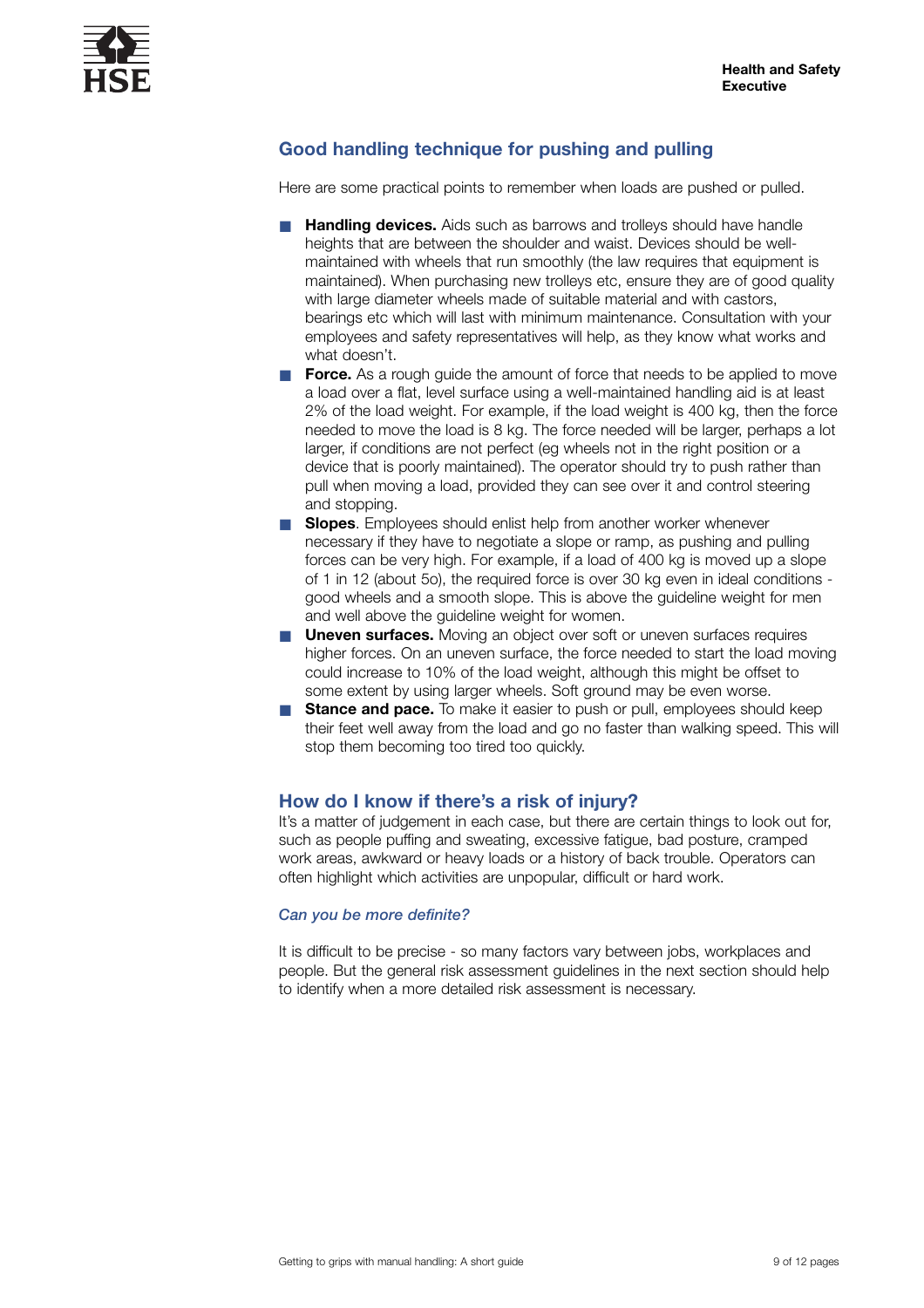

## **General risk assessment guidelines**

There is no such thing as a completely 'safe' manual handling operation. But working within the following guidelines will cut the risk and reduce the need for a more detailed assessment.



## **Figure 2** Lifting and lowering

- Use Figure 2 to make a quick and easy assessment. Each box contains a guideline weight for lifting and lowering in that zone. (As you can see, the guideline weights are reduced if handling is done with arms extended, or at high or low levels, as that is where injuries are most likely to occur.)
- Observe the work activity you are assessing and compare it to the diagram. First, decide which box or boxes the lifter's hands pass through when moving the load. Then, assess the maximum weight being handled. If it is less than the figure given in the box, the operation is within the guidelines.
- If the lifter's hands enter more than one box during the operation, use the smallest weight. Use an in-between weight if the hands are close to a boundary between boxes.
- The guideline weights assume that the load is readily grasped with both hands and that the operation takes place in reasonable working conditions, with the lifter in a stable body position.

### *Twisting*

Reduce the guideline weights if the handler twists to the side during the operation. As a rough guide, reduce them by 10% if the handler twists beyond 45o, and by 20% if the handler twists beyond 90o.

## *Frequent lifting and lowering*

The guideline weights are for infrequent operations - up to about 30 operations per hour - where the pace of work is not forced, adequate pauses to rest or use different muscles are possible, and the load is not supported by the handler for any length of time. Reduce the weights if the operation is repeated more often. As a rough guide, reduce the weights by 30% if the operation is repeated once or twice per minute, by 50% if the operation is repeated five to eight times a minute, and by 80% where the operation is repeated more than 12 times a minute.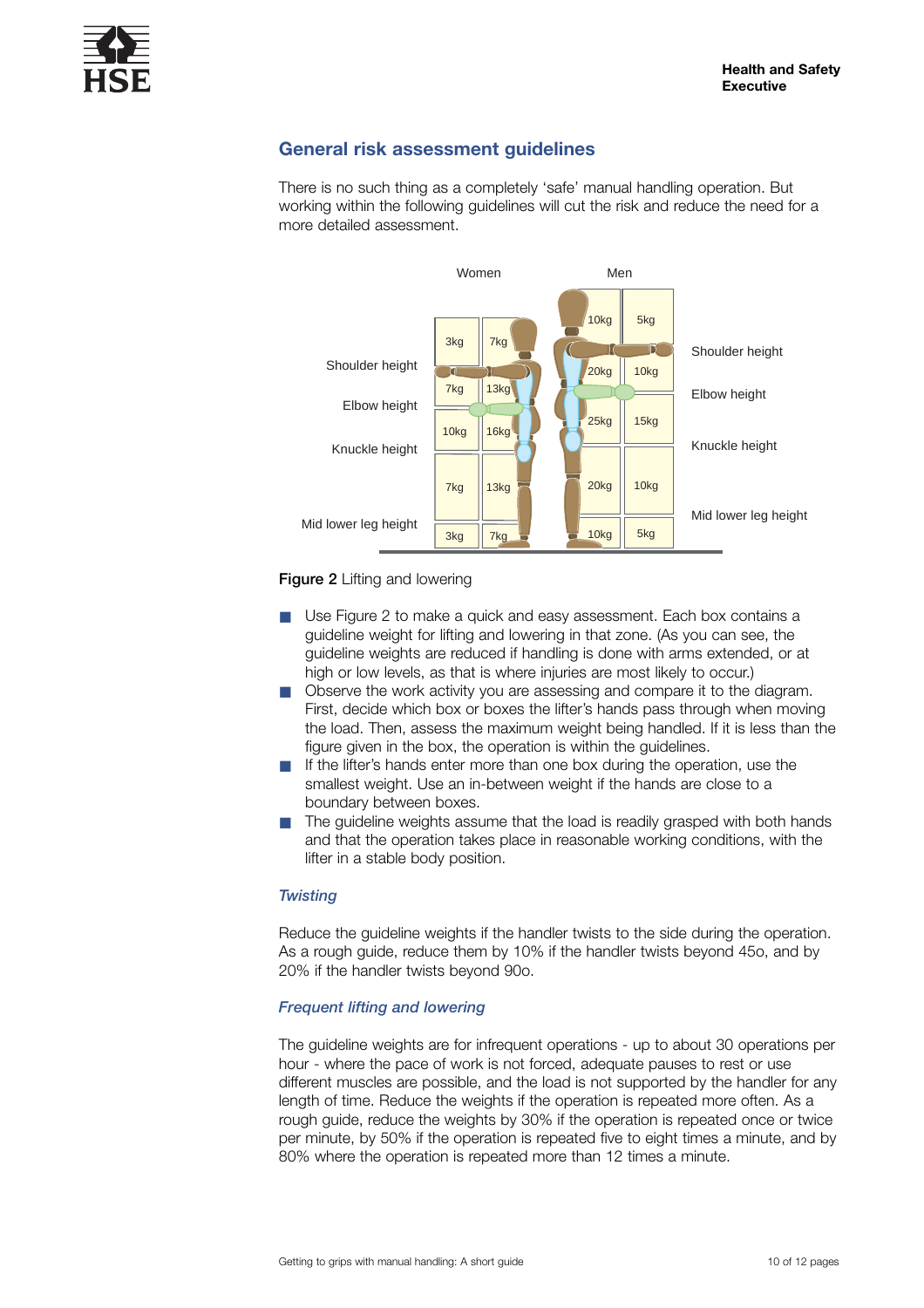

## *Pushing and pulling*

The task is within the guidelines if the following figures are not exceeded:

|                                            | Men | Women        |
|--------------------------------------------|-----|--------------|
| Force to stop or start the load            |     | 20 ka 15 ka  |
| Sustained force to keep the load in motion |     | 10 ka - 7 ka |

See 'Good handling technique for pushing and pulling' for some examples of forces required to push or pull loads.

### *Using the results: Do I need to make a more detailed assessment?*

Using Figure 2 is a first step. If it shows the manual handling is within the guideline figures (bearing in mind the reduced limits for twisting and for frequent lifts) you need not do any more in most cases. But you will need to make a more detailed assessment if:

- the conditions given for using the guidelines (eg that the load can be readily grasped with both hands) are not met;
- the person doing the lifting has reduced capacity, eg through ill health or pregnancy;
- the handling operation must take place with the hands beyond the boxes in the diagram; or
- the guideline figures in the diagram are exceeded.

For pushing and pulling, you should make a more detailed assessment if:

- there are extra risk factors like uneven floors or confined spaces;
- the worker can't push or pull the load with their hands between knuckle and shoulder height;
- the load has to be moved for more than about 20 m without a break; or
- the quideline figures in the table are likely to be exceeded.

More advice on how to make a more detailed assessment is given in our main guidance booklet Manual handling. Guidance on regulations (see 'Further reading' for details).

HSE has also developed a tool called the Manual Handling Assessment Chart (MAC), to help you assess the most common risk factors in lifting, carrying and team handling. You may find the MAC useful to help identify high-risk manual handling operations and to help complete detailed risk assessments. It can be downloaded from www.hse.gov.uk/msd.

#### *Are you saying I mustn't exceed the guidelines?*

No. The risk assessment guidelines are not 'safe limits' for lifting. But work outside the guidelines is likely to increase the risk of injury, so you should examine it closely for possible improvements. You should remember that you must make the work less demanding if it is reasonably practicable to do so.

Your main duty is to avoid lifting operations that involve a risk of injury. Where it is not practicable to do this you should assess each lifting operation and reduce the risk of injury to the lowest level reasonably practicable. As the risk of injury goes up you must look at the operation increasingly closely to make sure it has been properly assessed and the risk of injury has been reduced.